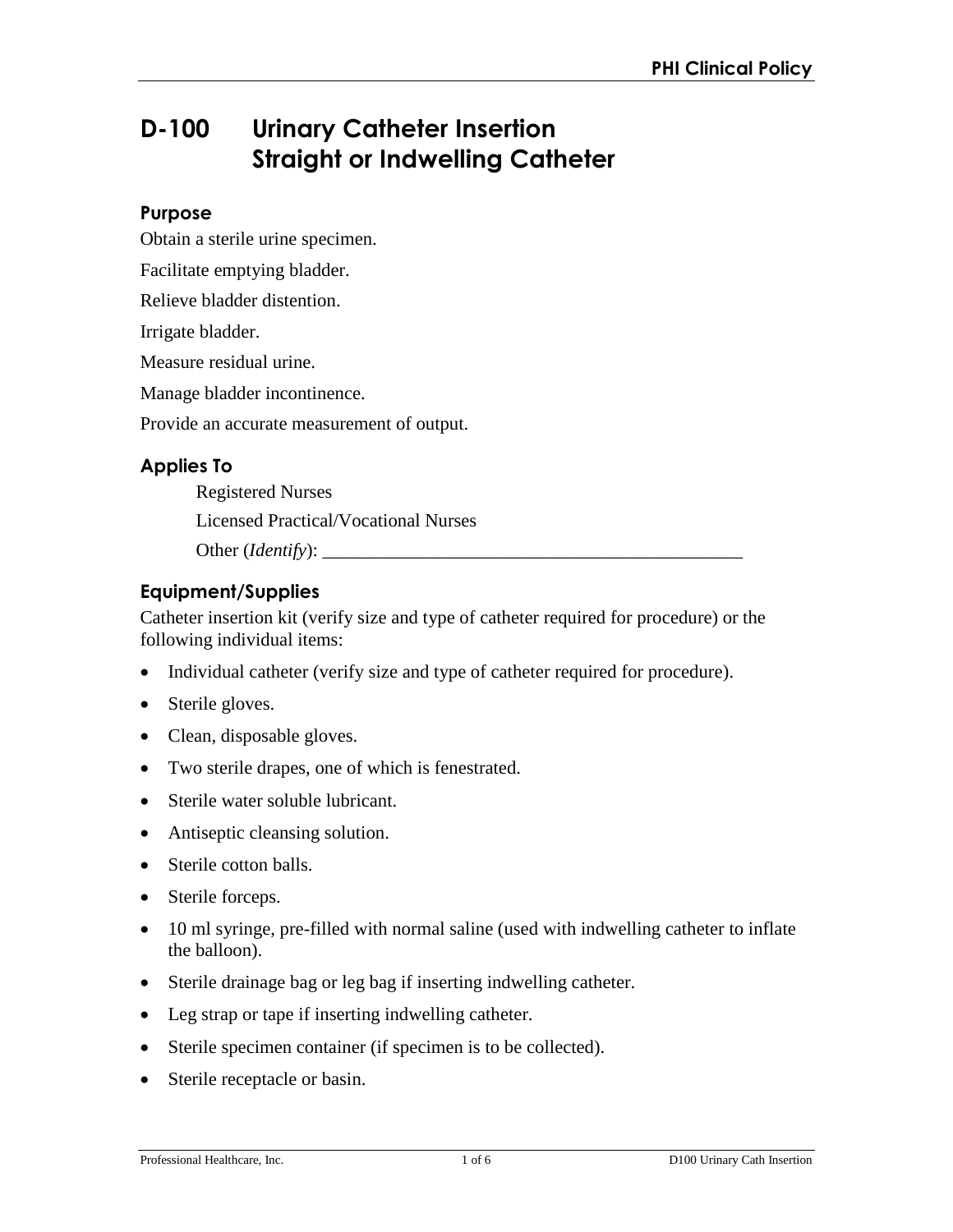- Sterile irrigation kit with sterile bulb syringe and container for irrigation, if irrigation ordered.
- Sterile normal saline solution.
- Warm water, soap, washcloth, and towel.
- Waterproof pad.

### **Procedure**

- 1. Gather equipment
- 2. Wash hands. Refer to the Hand Washing procedure.
- 3. Screen the client. Position the client in a lying position:
	- a. For female: Supine with knees flexed and widely spread apart.
	- b. For male: Supine with knees slightly flexed and legs slightly spread apart.
- 4. Raise bed to working level if client is in adjustable bed. Facing the client, stand on left side of bed if right-handed and on right side of bed if left-handed.
- 5. Place waterproof pad under the client and drape client with towel or blanket.
- 6. Don clean gloves.
- 7. Clean perineal area with soap and warm water. Rinse and dry.
- 8. Remove gloves and discard. Wash hands. Refer to the Hand Washing procedure.
- 9. Open catheter kit or individual sterile supplies. Don sterile gloves and organize supplies on sterile field.
	- a. Soak cotton balls with antiseptic solution.
	- b. Check patency of indwelling catheter balloon by attaching syringe and injecting normal saline. Withdraw solution and set syringe aside on sterile field. *Verifies integrity of balloon.*
	- *c.* Lubricate catheter tip. *Facilitates catheterization and reduces trauma to the urethra.*
	- d. If a specimen is to be collected, open specimen container and place the lid loosely on top.
- 10. Drape the client:
	- a. For female: Pick up first drape and allow top edge to cover gloves. Slide drape on bed just under the client's buttocks. Pick up fenestrated drape and allow it to unfold. Place over perineum exposing labia. *Do not touch contaminated surfaces with gloves.*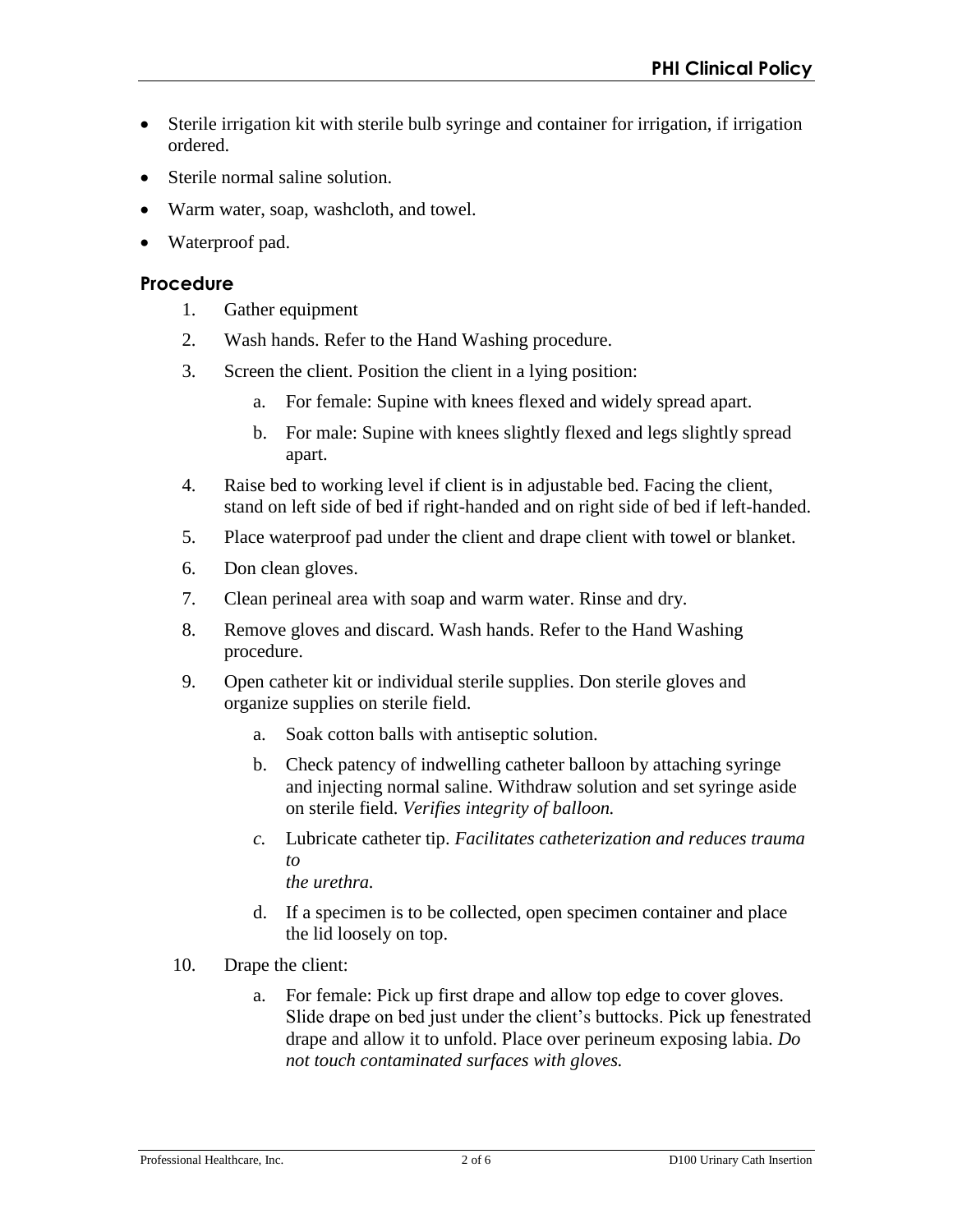- b. For male: Place first drape over thighs just below penis. Pick up fenestrated drape and allow it to unfold. Place just above penis with fenestrated area over the penis. *Do not touch contaminated surfaces with gloves.*
- 11. Cleanse the urethral meatus:
	- For female: Separate labia with thumb and forefinger of nondominant hand. Using dominant hand and forceps, pick up cotton ball and cleanse area, wiping from front to back. Repeat procedure three times using new cotton ball each time. *Keep labia separated throughout procedure.*
	- b. For male: Hold penis in non-dominant hand and retract foreskin, if applicable. Using dominant hand and forceps, pick up cotton ball. Cleanse around meatus using a circular motion and moving from center to outside.
- 12. For female: Pick up catheter and proceed to catheterize:
	- a. Instruct the client to bear down gently. Insert catheter into urethral meatus. *Relaxation aids in catheter insertion.*
	- b. Advance catheter until urine begins to flow out end. Approximately two to three inches in adults, one inch in children. *Female urethra is short.*
	- c. When urine begins to flow out, advance catheter another two inches. Do not force catheter against resistance. *If no urine is present after a few minutes, check if catheter is inadvertently inserted in vagina. If so, leave in place as landmark for next catheterization.*
	- d. Release labia and hold catheter securely with non-dominant hand.
- 13. For male: Pick up catheter and proceed to catheterize:
	- a. Lift penis perpendicular to the client's body and insert catheter. Have the client bear down gently. *Bearing down straightens the urethral canal and relaxes the client to aid in catheter insertion.*
	- b. If resistance is met, apply light traction pressure on penis.
	- c. Advance catheter until urine begins to flow out end. Approximately seven to nine inches in adults, two to three inches in children.
	- d. Lower penis and hold catheter securely with non-dominant hand.
- 14. If specimen is to be collected, remove lid from specimen container and hold catheter tip over container with dominant hand. Collect 20 to 30 ml. Pinch catheter to temporarily stop the flow of urine. *Refer to Urine Collection from an indwelling Catheter Procedure.*
- 15. If checking residual urine, allow remaining urine to drain into collection tray and measure.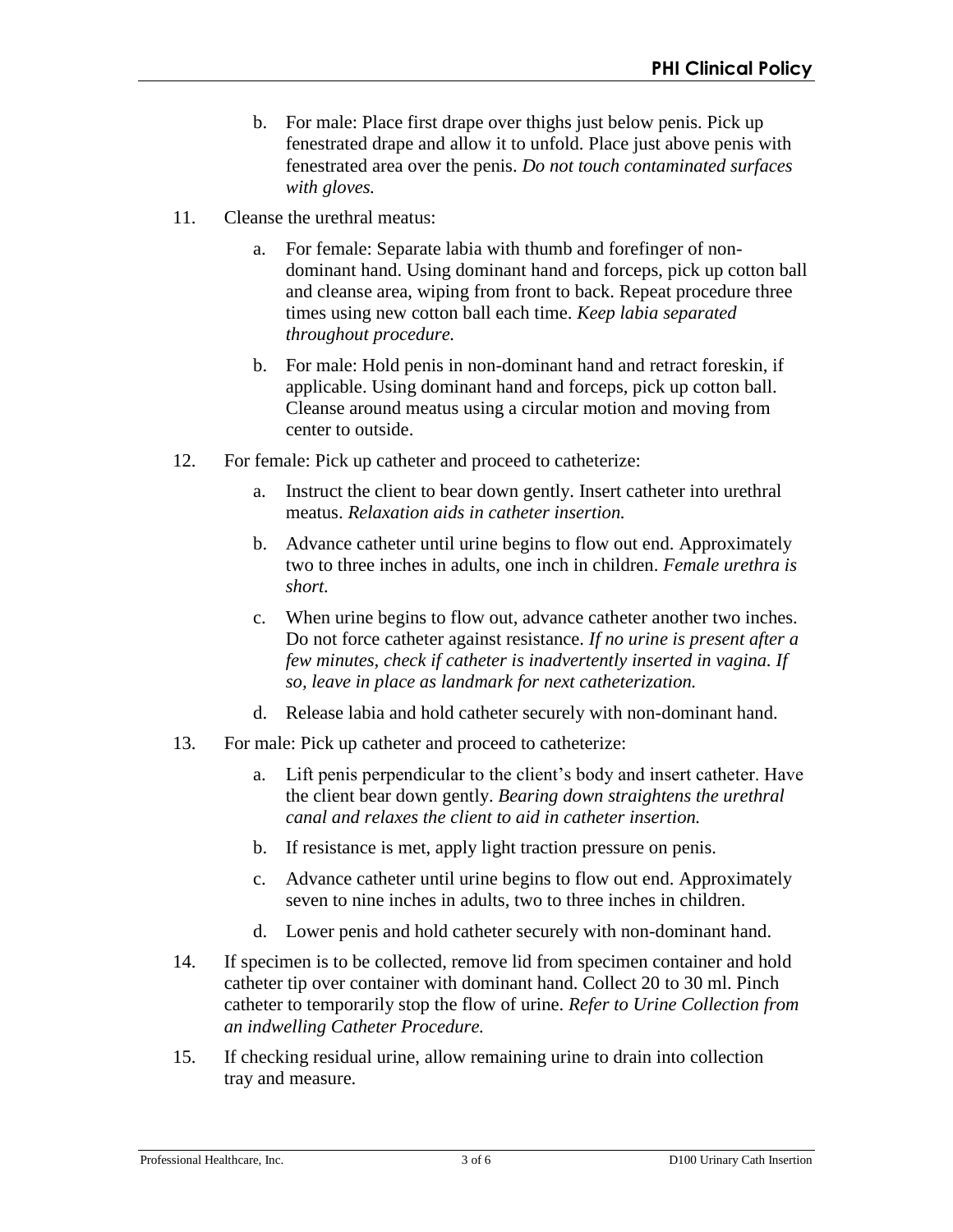- 16. *Straight Catheterization:* Slowly remove single-use catheter after urine specimen collection is complete.
- *17. Indwelling Catheter:* 
	- a. Inflate balloon:
	- b. Anchor catheter with non-dominant hand.
	- c. Attach syringe to injection port with dominant hand.
	- d. Inject prescribed amount of solution to inflate the balloon.

*Caution: If the client complains of sudden pain, the catheter may be in the urethra. Withdraw the solution and advance catheter further, then repeat procedure.* 

- a. After balloon is filled, remove syringe. Gently pull on catheter until resistance is met to anchor catheter tip in place.
- 2. Closed Drainage System:
	- a. *Drainage Bag:* Connect catheter to tubing end of drainage bag. Place the bag below the bladder level. Check to be sure there are no kinks or obstructions in the tubing.
	- b. *Leg Bag:* Connect catheter to tubing end of leg bag. A leg bag is usually worn during the day and allows for increased mobility. Refer to *Application of a Leg Bag* procedure.
	- c. Secure catheter and bag with leg strap or tape. Allow for slack so movement of leg and thigh does not create pressure on the catheter. *Anchors catheter and prevents pressure on the urinary meatus.*
- 3. If urine specimen is collected, secure lid on container. Place labeled container in biohazard bag and attach requisition. Deliver to lab within 15 minutes or refrigerate.
- 4. Remove gloves and dispose of waste per Agency Waste Disposal Policy.
- 5. Wash hands. Refer to the Hand Washing procedure.

#### **Documentation Guidelines**

Document in the clinical record:

- 1. Type and size of catheter inserted.
- 2. Date and time of catheter insertion.
- 3. Urine return and characteristics, color, and odor, if any.
- 4. Amount of urine prior to residual catheterization.
- 5. Any difficulties or discomfort.
- 6. Teaching provided and client/caregiver response.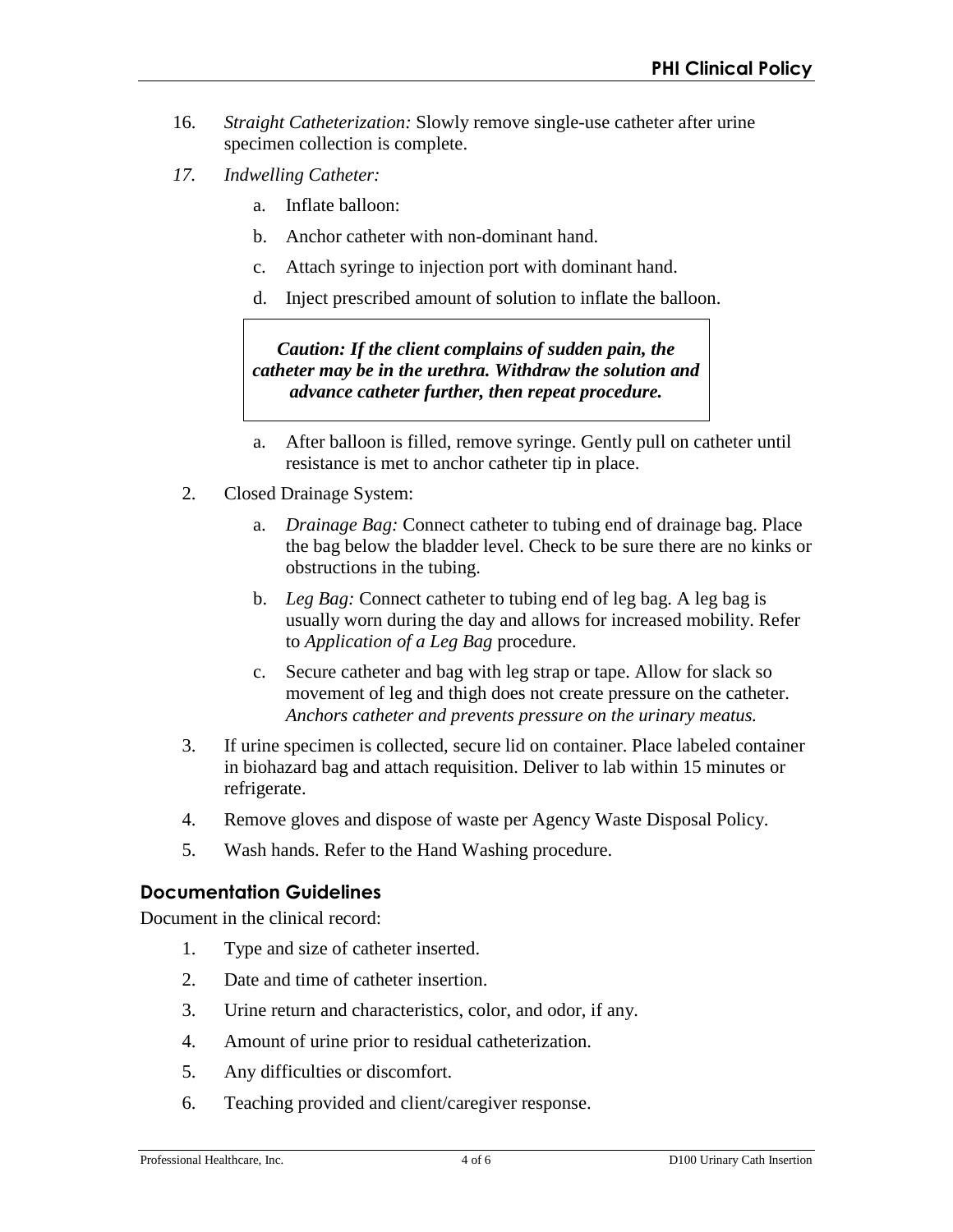7. The client's tolerance of the procedure.



 $(1.)$ 

USE EACH COTTON BALL OR SWAB ONLY ONCE. CLEANSE FROM CLEANEST AREA (NEAR SYMPHASIS PUBIS) TOWARD THE MOST CONTAMINATED AREA (NEAR THE RECTUM).





 $(2.)$ SEPARATE LABIA USING A SINGLE DOWNWARD MOTION. CLEANSE LABIAL AREA ON ONE SIDE.



 $(3.)$ USE A SECOND COTTONBALL OR SWAB TO CLEANSE LABIAL AREA ON OPPOSITE SIDE.

 $(5.)$ 

INSERT CATHETER 2-3 INCHES OR UNTIL URINE FLOWS. SEE PROCEDURE TO COMPLETE INSTRUCTIONS.

 $(4.)$ USE A THIRD COTTONBALL OR SWAB TO CLEANSE URETHRAL MEATUS.



## **Related Procedures**

Urine Collection from an Indwelling Catheter, Application of a Leg Bag, as applicable

## **Policy History**

| Approval Date   11/1/2009    |                                                      |
|------------------------------|------------------------------------------------------|
|                              | Approved By   Anne Tyson, Herman Pippin, Sandra Hill |
| Revision Date   $12/31/2009$ |                                                      |
|                              | Approved by   Anne Tyson, Herman Pippin, Sandra Hill |
| <b>Revision Date</b>         |                                                      |